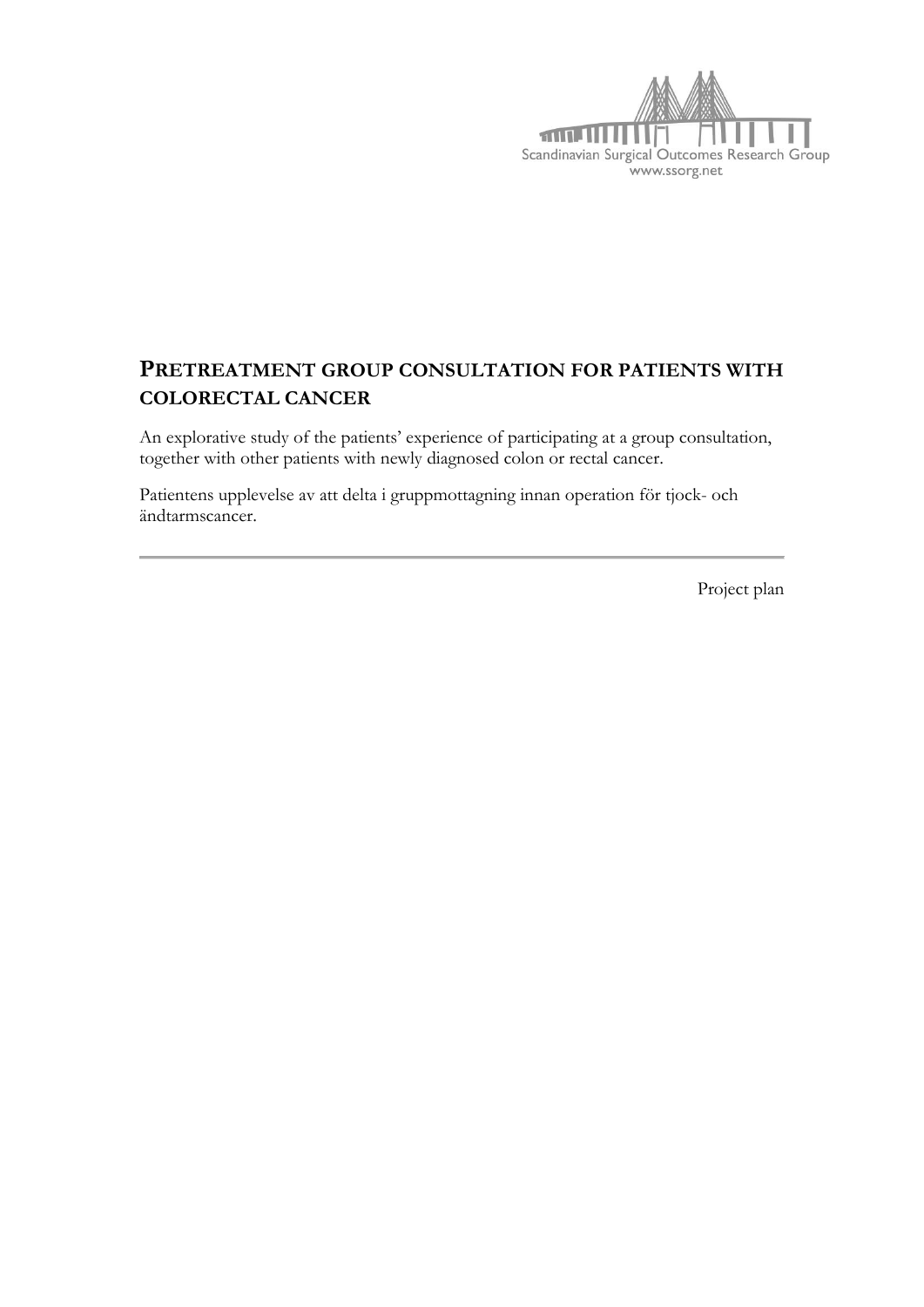

# **TABLE OF CONTENTS**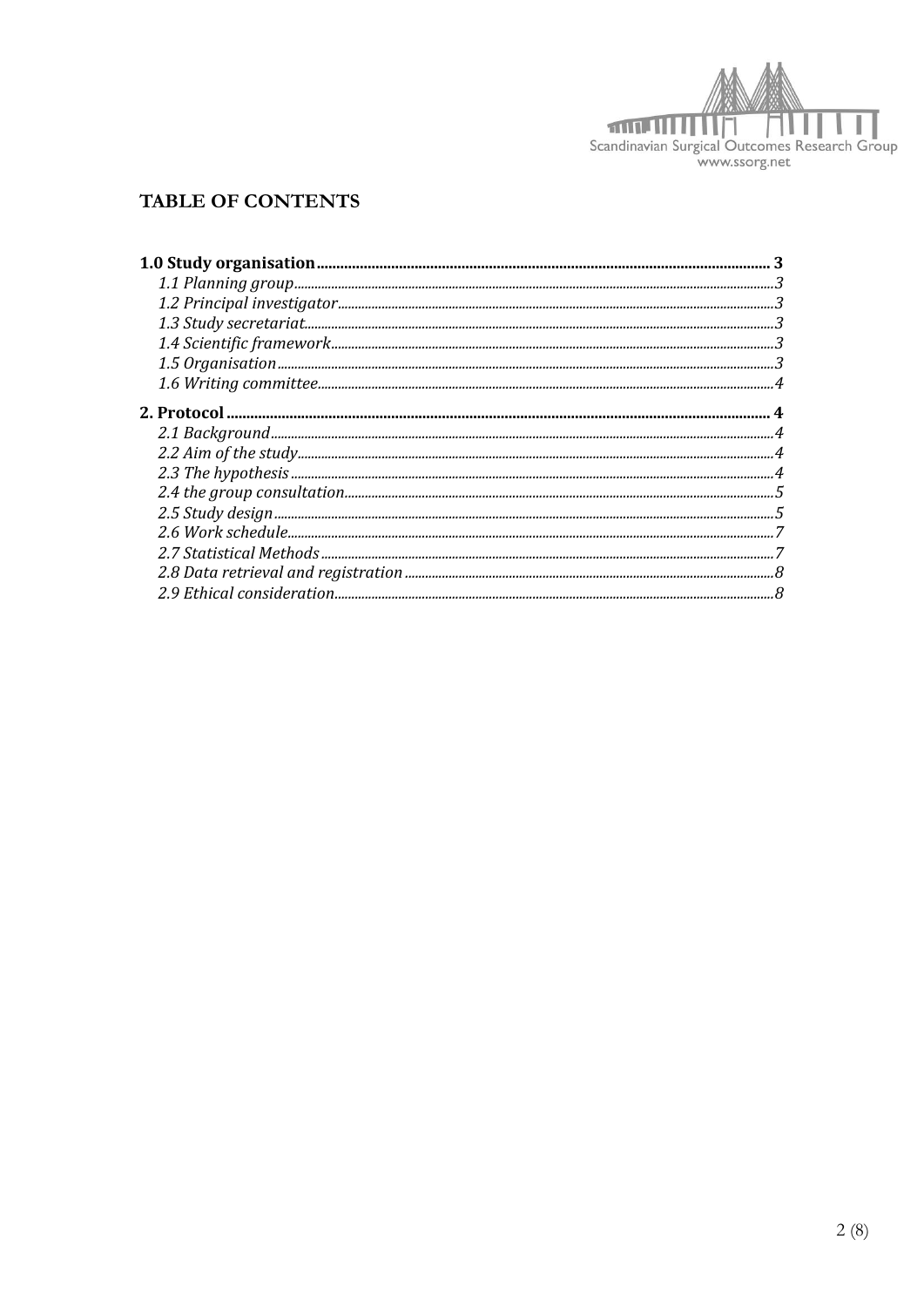

# **1.0 STUDY ORGANISATION**

## *1.1 PLANNING GROUP*

Eva Haglind, MD, PhD, Sahlgrenska University Hospital/Östra and Sahlgrenska Academy, Department of Surgery, SSORG (Scandinavian Surgical Outcomes Research Group).

Anette Wedin, RN, Sahlgrenska University Hospital/Östra and Sahlgrenska Academy, Department of Surgery, SSORG (Scandinavian Surgical Outcomes Research Group).

Sofie Walming, MD, PhD student, Sahlgrenska Academy, Department of Surgery, SSORG (Scandinavian Surgical Outcomes Research Group).

Mattias Block, MD, PhD, Sahlgrenska University Hospital/Östra/ Colorectal Service and Sahlgrenska Academy, Department of Surgery, SSORG (Scandinavian Surgical Outcomes Research Group).

*1.2 PRINCIPAL INVESTIGATOR*

Eva Haglind

## *1.3 STUDY SECRETARIAT*

SSORG/Göteborg at Department of Surgery, Sahlgrenska University Hospital/Östra, Göteborg.

## *1.4 SCIENTIFIC FRAMEWORK*

The study is organised and performed within the framework of Scandinavian Surgical Outcomes Research Group SSORG.

The Scandinavian Surgical Outcomes Research Group SSORG is a network of surgeonscientists in hospitals in Sweden and Denmark collaborating since 2008 in the formulation of scientific questions or hypotheses, initiating and running trials or studies. The secretariat is situated in Göteborg. The websites are [www.ssorg.net](http://www.ssorg.net/) and [https://surgery.gu.se/Forskargrupper/ssorg.](https://surgery.gu.se/Forskargrupper/ssorg)

The research group has previous experience of carrying out studies based on specific and validated questionnaires combined with clinical data from medical records or national quality registries. The response rates of previous studies have generally been high, permitting solid analyses and interpretations of results.

## *1.5 ORGANISATION*

The principal investigator will be responsible for the inclusion, the control of the external validity and the data collection.

There will be no publication during the inclusion part of the study, apart from presentation of the protocol and number of included patients,. All analyses, results and conclusions will be discussed in the planning group, as will any publication issues.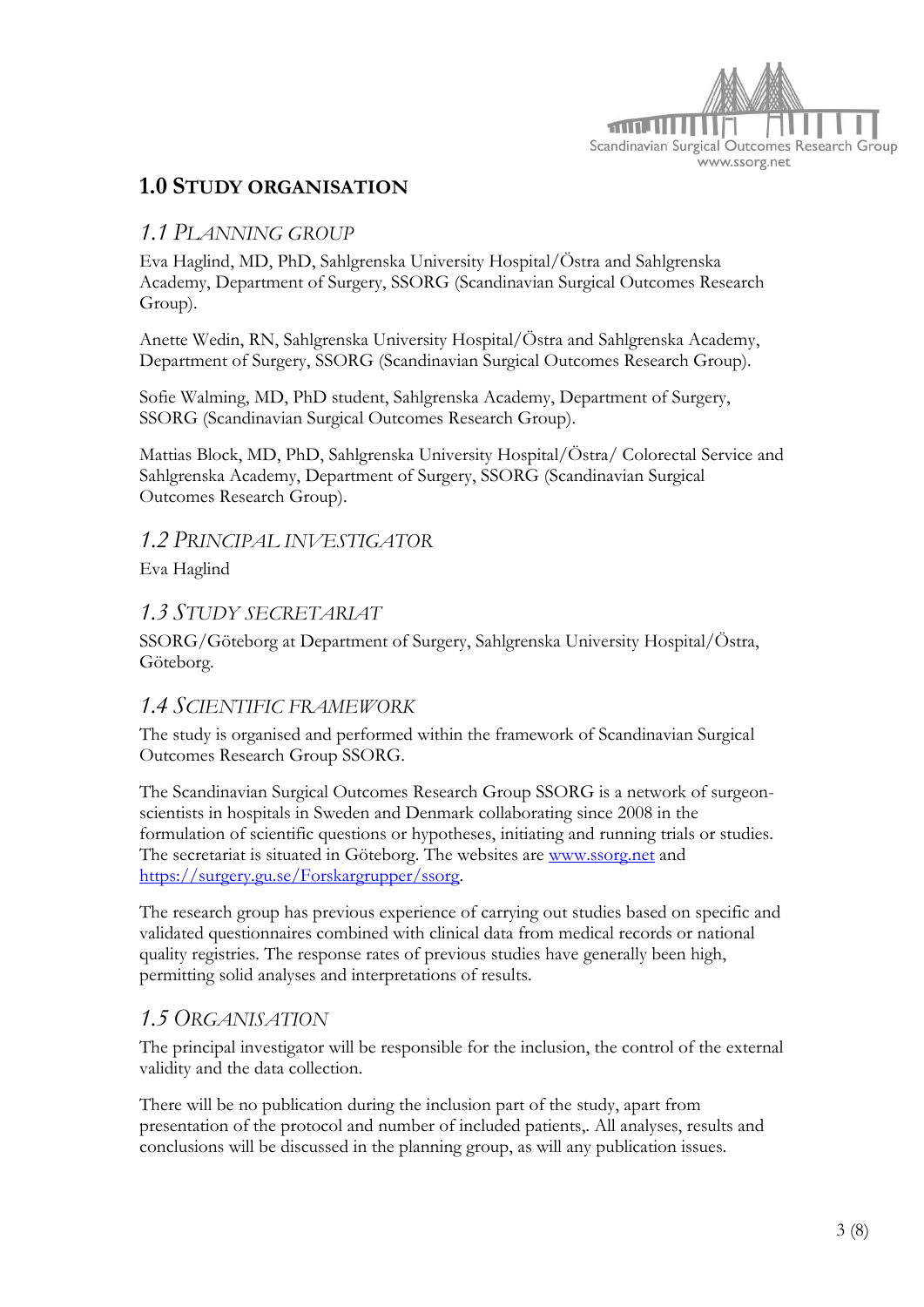

# *1.6 WRITING COMMITTEE*

In agreement with the internationally accepted guidelines for authorship (International Committee of Medical Journal Editors), the members in the planning group who are active in planning, running, analysing and writing will be part of the writing committee together with researchers that fulfil the authorship criteria. The decision of authorship is taken by the principal investigator.

Publication of results will be in peer-reviewed scientific journals and at professional meetings.

# **2. PROTOCOL**

## *2.1 BACKGROUND*

Colorectal cancer accounts for almost 10% of all malignant tumours in Sweden, with approximately 6000 patients newly diagnosed yearly. Results in terms of survival and recurrence rates have improved over the last two decades, based on enhanced preoperative investigations, improved surgical techniques, neoadjuvant and adjuvant treatments and the implementation of multidisciplinary teams.

During 2017, a new form of outpatients consulting was introduced at the Department of Surgery, Sahlgrenska University Hospital/Östra. This is a group consulting with several patients and their partner/family member participating together with a surgeon and a research/specialist nurse. The intention with the group consulting is to inform about several practical procedures that the patients themselves must do, when going through the surgical procedure. Another aim is to create an opportunity where "any" question can be raised and discussed by patients and partners. Part of time is scheduled for information about ongoing studies/trials, including time for questions, and to recruit patients to studies.

To assemble a group of patients who have recently been diagnosed with colon or rectal cancer at the outpatient clinic has, to our knowledge, not previously been done in Sweden. Group consultations have previously been a part of the rehabilitation of cancer and other illnesses but for this specific group of patients it is as far as we know a novelty.

## *2.2 AIM OF THE STUDY*

The aim of this study is to explore how patients with colon and rectal cancer experience their participation in a group consultation before start of their treatment.

A secondary end-point is to study reasons for non-participation in the group consultation decribed above, by asking non-participants to answer a short questionnaire.

## *2.3 THE HYPOTHESIS*

Our hypotheses are:

 The group consultation increases the patients' participation in the treatment of their colon or rectal cancer.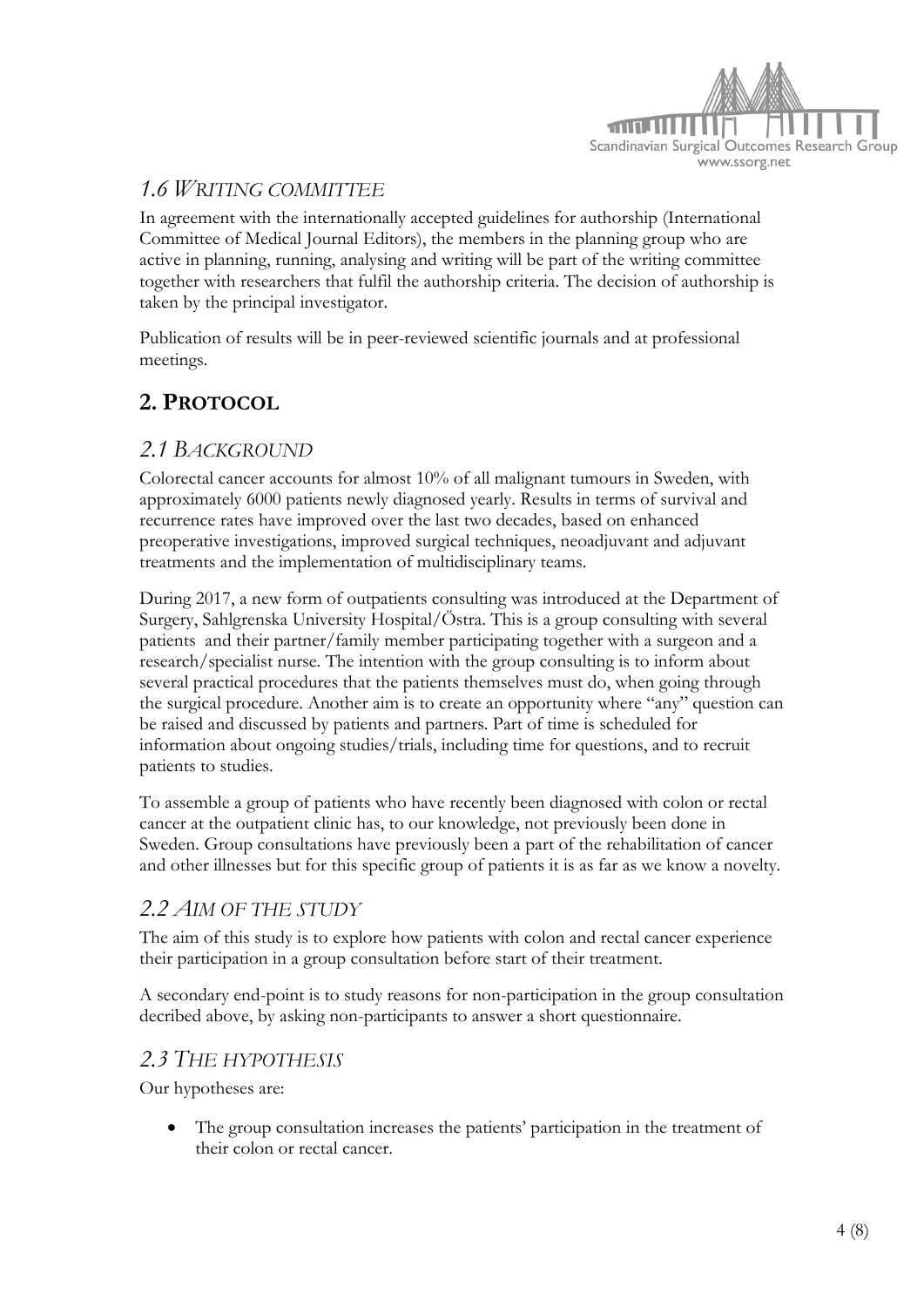

- The patients attending the group consultation gain increased knowledge about colon and rectal cancer and the planned treatment.
- The patients' have a positive experience of the group consultation.
- The participating patients experience a feeling of at least partly being in control.
- The non-participants choose not to participate mostly due to practical reasons.

## *2.4 THE GROUP CONSULTATION*

The standardized care pathway gives that the patients receive an appointment to the specialized surgical outpatient clinic when the preoperative investigations are complete. At that consultation they receive information regarding the diagnosis and the planned treatment by a consultant colorectal surgeon.

The notice of the appointment to the group consultation is sent to the patients together with the letter with the date and time of their ordinary specialist consultation at the surgical outpatient clinic. The attending nurse at the surgical outpatient clinic is supposed to remind the patients about the upcoming group consultation, later the same week. The group consultation is voluntary, free of charge and usually takes about an hour.

The information given at the group consultation mainly consists of three topics, which by experience have been less well covered in the standard routines. These are first and foremost about patient mobilization postoperatively through the patients' active participation within hours and days following surgery, the routines for disinfection of the skin prior to surgery and, if applicable, information about pause of tobacco use before and after surgery.

The surgeons and nurses who have participated in the group consultation report that the patients' experience seems to be positive. However this is not enough as evidence of improved quality of care, for the group consultation to be included as a permanent part of the standard care.

## *2.5 STUDY DESIGN*

This is a cross sectional study with information from participants collected by questionnaires. The data from the questionnaires will be supplemented by clinical data collected from the Swedish Colorectal Cancer Registry and/or medical records.

## **2.5.1 Development of a validated questionnaire**

To construct the questionnaires, we will conduct semi-structured interviews with patients who recently have been diagnosed with colon or rectal cancer. Part of the questionnaire will consist of questions validated and used in questionnaires within several other studies. These include questions on socioeconomics, standardized questionnaires on health related quality of life (The EuroQol's "EQ-5D-5L") and alcohol consumption (WHO's "AUDIT") as well as habits of physical activity (the "Saltin-Grimy" question) and satisfaction with the "standard care" so far. We aim at interviewing patients before and after their participation in the group consultation. Based on the themes condensed from the interviews, new questions will be constructed. An expert group will then be assembled to decide which questions will be used in the questionnaire. The new questionnaire will then be face-to-face validated by invited patients and a research nurse present, to guarantee that all questions are easily comprehensible.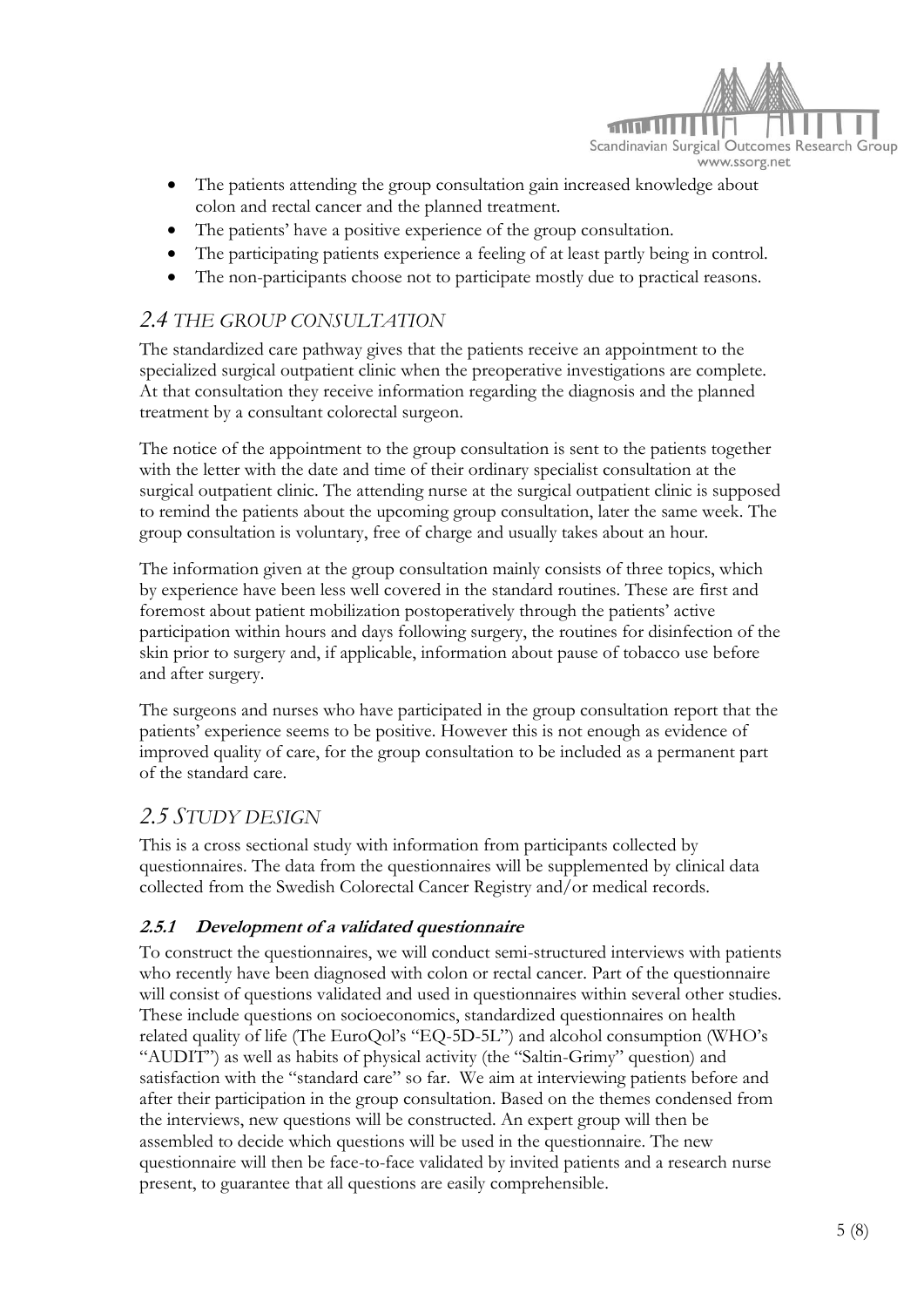

#### **2.5.2 Patients**

All patients newly diagnosed but who have not started their treatment for colorectal cancer, will be eligible for inclusion. The patients who chose not to participate in the group consultation will be asked to participate in the study by answering a short questionnaire, in part including the same questions as above, but instead of questions about how they found the group information with a few question about reasons for not participating. With knowledge about what stops some patients from attending, it is possible at least in part to overcome such difficulties. Thus there will be two groups of patients:

A: patients participating in the group consultation

B: non-participants

#### **2.5.3 Collected data**

The questionnaires (A and B) contain questions regarding the following demographics:

- 1. sex
- 2. age
- 3. co-morbidity
- 4. marital status
- 5. education
- 6. financial situation
- 7. occupation
- 8. smoking habits
- 9. alcohol consumption
- 10. physical activity
- 11. home district and travelling time to Sahlgrenska University Hospital/Östra

The questionnaires also contain questions according to the primary aim:

- 1. The patient's opinion of the information obtained at the group consultation (A)
- 2. The patient's preferences for type of information about the cancer and the planned treatment (A and B)
- 3. Specific questions regarding the patient's experience of participating at the group consultation (A)
- 4. The patient's experience of receiving information about the studies who want to recruit patients (A)
- 5. Their experience of the information obtained at the standard visit to the outpatient clinic (A and B)
- 6. The patients' perceived participation in their own treatment (A and B)

Clinical information on tumour stage, type of surgery and additional treatment will be collected from the medical records and/or the Swedish Colorectal Cancer Registry (A and B).

After information about the study and after obtaining written consent, the patients will be given the questionnaire (A and B). They will also be given a pre-paid envelope and asked to return the filled-out questionnaire by mail before their operation. The patients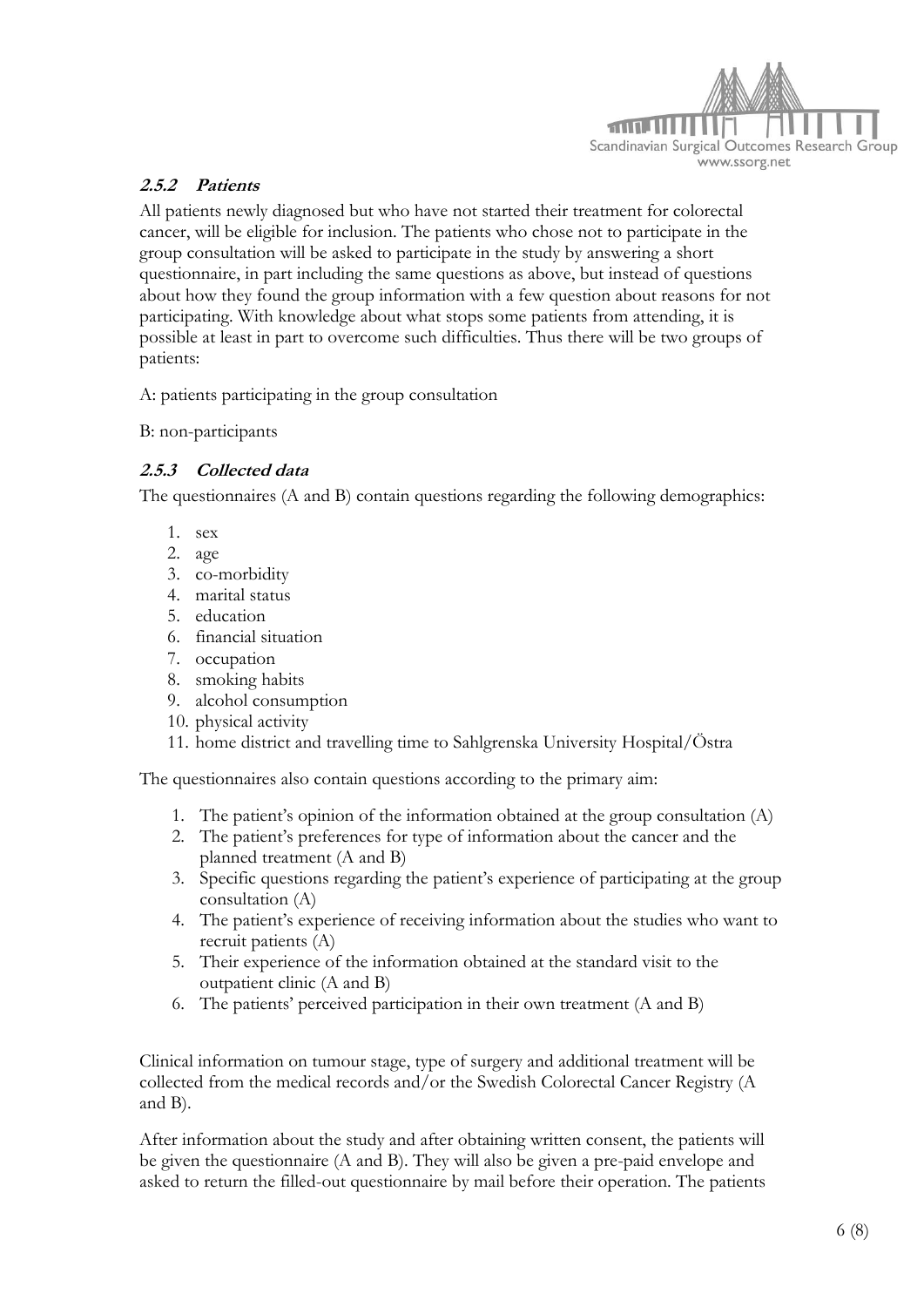

will send the questionnaire by mail to the study secretariat, thereby avoiding the shift in answers seen when the same personnel that will be evaluated receive the questionnaires.

#### **2.5.4 Primary endpoint**

The primary endpoint is:

The patients' satisfaction with the group consultation

#### **2.5.5 Secondary endpoints**

- The patients' level of knowledge of colon and rectal cancer and the planned treatment
- The patients' experience of increased participation in their treatment

#### **2.5.6 Inclusion criteria**

All patients with newly diagnosed colorectal cancer at the included hospital, that have not started treatment, will be eligible for inclusion.

#### **2.5.7 Exclusion criteria**

Inability to give informed consent, or speaking and reading the Swedish language and thereby not able to complete the questionnaire.

#### **2.5.8 External validity**

Information about the patients not attending the group consultation will be collected with a reduced questionnaire including only questions about sex, age, co-morbidity, education, financial situation, smoking habits, alcohol consumption and physical activity and reasons for non-participation as described above. Clinical information regarding tumour stage, type of surgery and additional treatment will be collected from medical records and/or the Swedish Colorectal Cancer Registry.

#### **2.5.9 Patient information and informed consent**

All patients will be asked to participate after receiving oral and written information, specific for group A and B respectively and a possibility to ask questions about the study. Written consent will be obtained from each patient.

## *2.6 WORK SCHEDULE*

Application to the Ethical Committee will be made in the fall of 2018. Two specific questionnaires, including the themes listed above, will be constructed during the fall of 2018. The study is planned to begin during the spring of 2019 and the inclusion will be completed 6-12 months later.

## *2.7 STATISTICAL METHODS*

The aim of assessing the patient-reported experience of participation in a group consultation is explorative and hypothesis generating. To our knowledge, no studies have been made on the appreciation of group consultation at this stage in a health care process for the treatment of cancer, thus an explicit sample size cannot be calculated but we aim at including 100 patients attending the group consulting. We aim at including patient